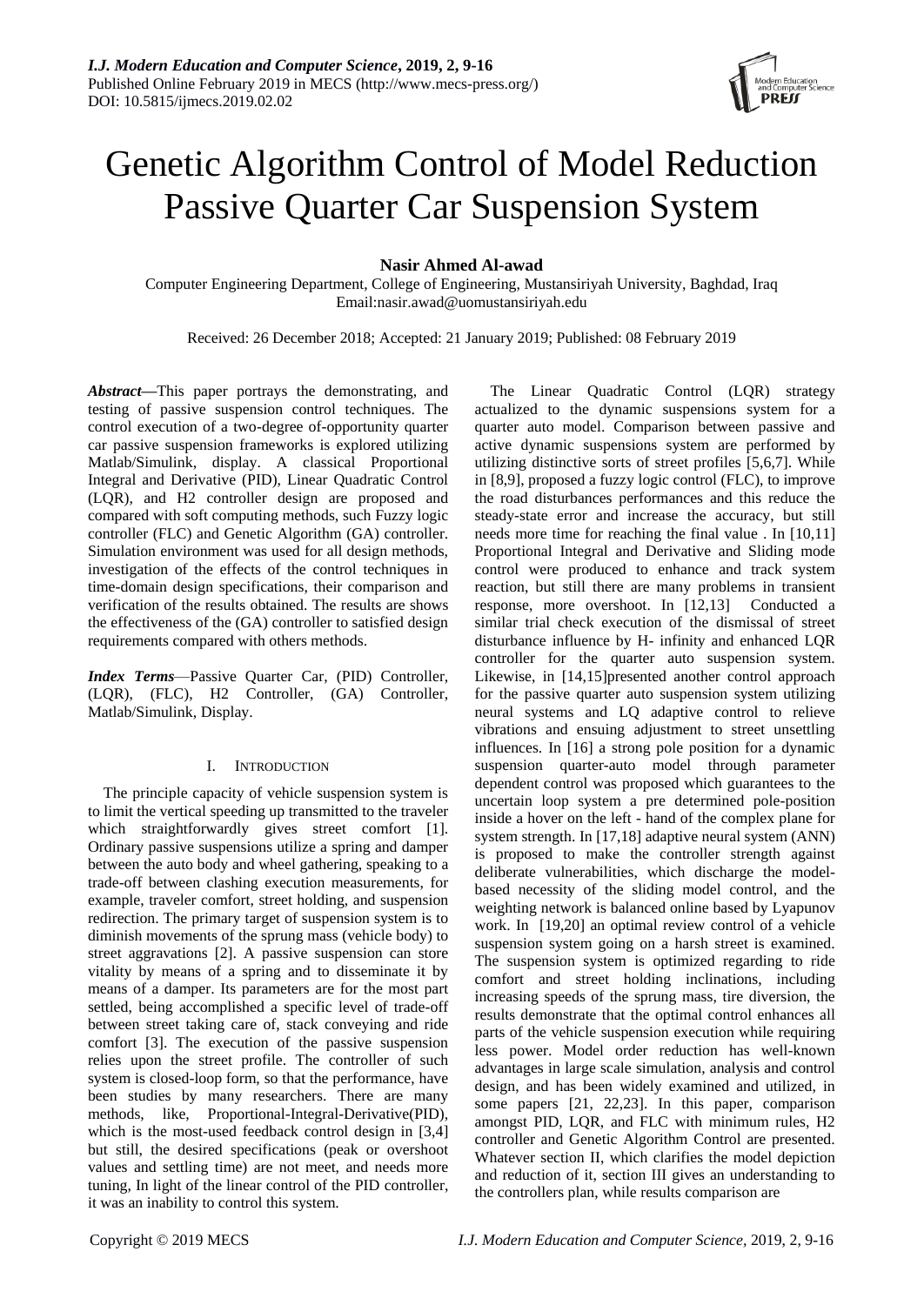presented in section IV, last the general conclusion is made in section V.

## II. QUARTER CAR MODELING

The quarter auto demonstrates is set up utilizing interconnections of masses, springs and dampers. Fig. 1 demonstrates a two-degree-of-freedom a passive quartercar model system. In this model, the sprung and unsprung masses corresponding to the one corner of the vehicle, (Ms) is the mass of the auto body,(Mus) is the un-sprung mass of the haggle gathering, (ks) is the spring consistent in the suspension system, (bs) is the dashpot steady (speaking to the safeguard) and (kt) is the spring steady of the tire, since damping in the tire is typically very small, it is neglected in [5].The wheel after the car hits a unit bump, that is (r) represents unit-step input road disturbance, (xs) the car body travel(displacement) is following up on the mass (Ms), (Xus) the wheel travel (displacement) is following up on the mass(Mus) .

The direct conditions of movements of the vehicle system after using Newton's law, we can demonstrate, the following dynamics equations by Dowds and Dwyer in [1] and [24,25,26]:-

$$
M_{s}\ddot{X}_{s} = -K_{s}(X_{s} - X_{us}) - b_{s}(\dot{X}_{s} - \dot{X}_{us})
$$
  
\n
$$
M_{us}\ddot{X}_{us} = K_{s}(X_{s} - X_{us}) + b_{s}(\dot{X}_{s} - \dot{X}_{us}) - K_{t}(X_{us} - r)
$$
\n(1)



Fig.1. Shows a two-degree-of-freedom a passive quarter-car model [1]

These equations give the following transfer function relating Xs to r.

$$
\frac{Xs}{r} = \frac{Kt(b_sS + Ks)}{MsMusS^4 + (Ms + Mus)b_sS^3 + ((Ms + Mus)Ks + MsKt)S^2 + b_sKtKsS + KsKt}
$$
(2)

In this paper (the values of these parameters are taken from Gene *et. al.* in [27], where: -

Ms=20 Kg, Mus=375Kg, Ks=130331.58N/m, Kt=997264N/m and bs=9799N.s/m, so that the Transfer function can be written as: -

$$
\frac{X_s}{r} = \frac{1.31 * 10^6 (S + 13.3)}{S^4 + 516.1S^3 + 5.685 * 10^4 S^2 + 1.307 * 10^6 S + 1.733 * 10^7}
$$
\n(3)

By using MATLAB tool, figure 2 show the step transient response of the equation (3). It can be seen that the maximum overshot is (Mp=30%) and settling time (Ts=0.348sec).



Fig.2. Shows the transient response of original system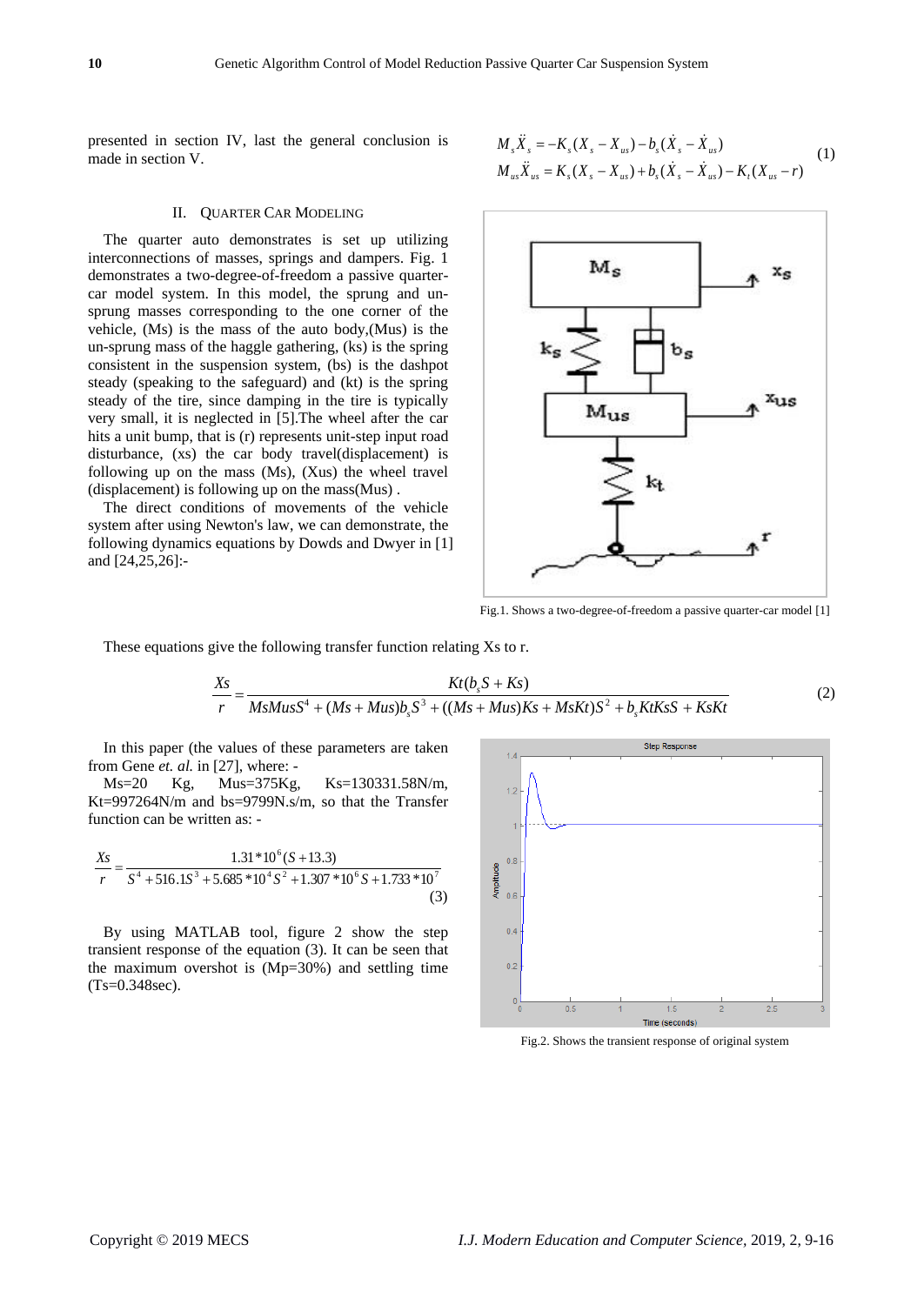Working with lower-order models can improve investigation and control plan, in respect to higherarrange models. Less complex models are likewise less demanding to comprehend and control. High-arrange models acquired by linearizing complex models or from different sources can contain states that don't contribute much to the dynamics of particular interest to your application. Along these lines, it can be valuable to decrease demonstrate arrange while saving model attributes that are critical for your application. There are many methods for model reduction, in this paper, using moment matching method [28], where separate dominate po\es from no-dominant and keeping, which poles are very close to imaginary-axis (these effectively poles) ,so that the second-order reduced Transfer function is:-

$$
\frac{Xs}{r} = \frac{1024}{S^2 + 23.133S + 1024}
$$
 (4)

There are no large differences between original and reduced order systems, where both have the same overshot and settling time, Figure 3 shows transient response of original and reduced order systems. For simplicity in design and analysis, equation (4) can be used instead of equation (3).



Fig.3. Transient response comparisons between original and reduced System

## III. QUARTER CAR CONTROLLERS

In the previous years, different control procedures have been proposed by various scientists to enhance the exchange off between ride comfort and street dealing, in the following, some of these control approaches that have been reported in the literature will be briefly presented. The purpose of using controllers in Quarter car, to improve dynamic behavior, when the car subjected to road disturbances. The design requirements depend on the behavior of car suspension, so that no overshoot and less settling time. It necessary to chose (Mp=0) and (Ts=0.01sec).

## *A. PID Controller*

The most prevalent linear control system that has been utilized by specialists in the plan of the dynamic suspension system is based on (PID) controller. Here using three term parameters proportional, integral and derivative, there is no steady-state error in the system under control, so that can use only(PD) controller to improve the dynamics effect (Mp and Ts). Using the classical tuning method and table of Ziegler and Nichols [4], we get the controller parameters, KP=156.15 and Kd=0.7586.

Fig. 4 shows the transient response with PID controller as seen from fig. the (Mp=12%) and (Ts=0.0132), so this type of controller needs more tuning to reach good response.



Fig.4. Shows the transient response with PID controller

## *B. Linear Quadratic Control (LQR) controller*

The LQR calculation reduces the measure of work done by the control systems specialist to improve the controller. The architect still needs to determine the cost work parameters, and contrast the outcomes and the predefined plan objectives. Frequently this implies controller development will be an iterative procedure in which the designer judges the "ideal" controllers created through simulation and after that modifies the parameters to deliver a controller more steady with design objectives. The state-equation of system is: -

$$
\dot{X} = Ax + Bu
$$
\n
$$
y = Cx
$$
\n(5)

Where the model matrix, input and output vectors are:-

$$
A = \begin{vmatrix} 0 & 1 \\ -1024 & -23.133 \end{vmatrix}
$$
  

$$
B = \begin{vmatrix} 0 \\ 1 \end{vmatrix}
$$
  

$$
C = \begin{vmatrix} 1024 & 0 \end{vmatrix}
$$
 (6)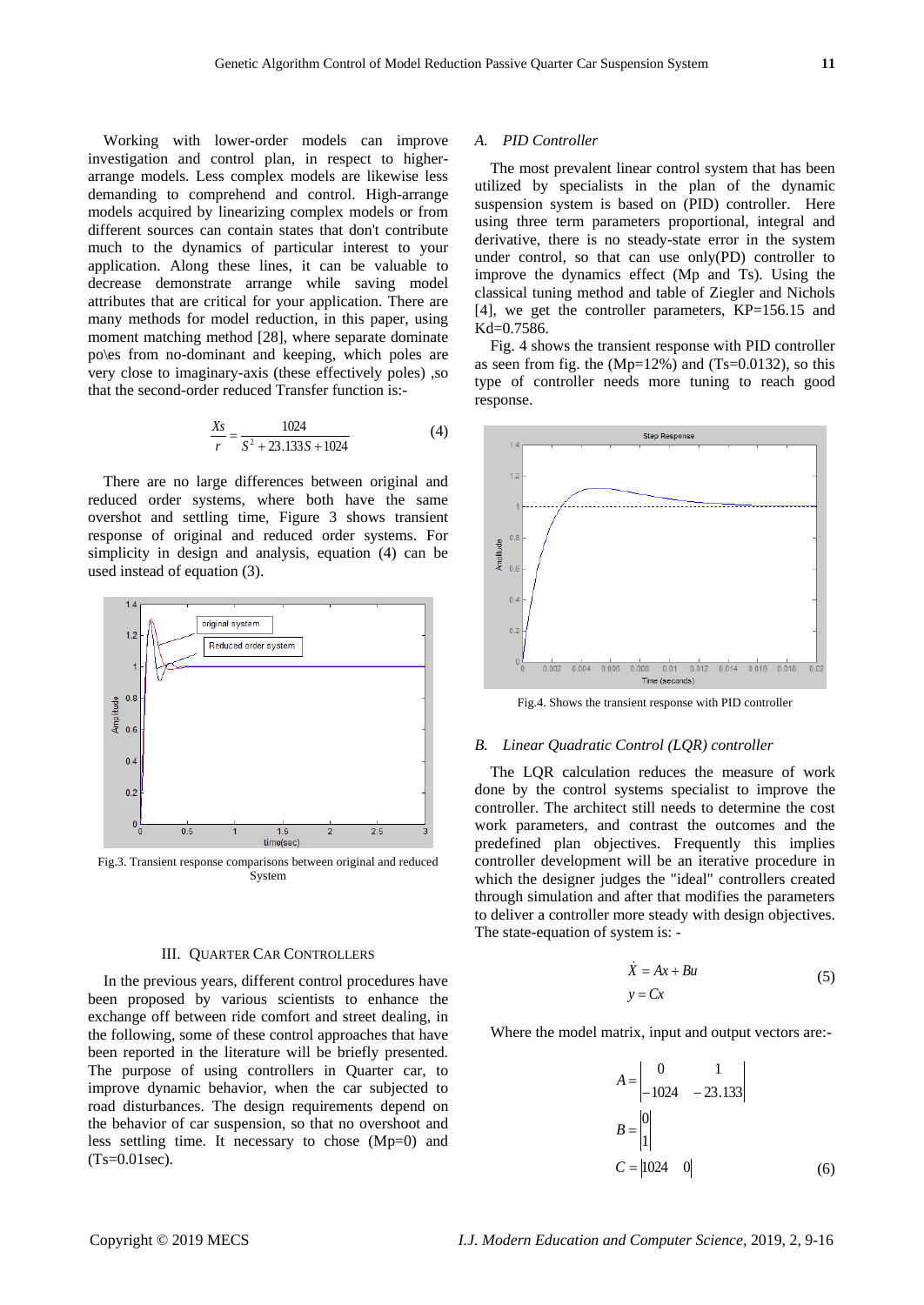The feedback control law that minimizes the value of the cost is:-

$$
U = -Kx(t)
$$

To find the values of K=[K1 K2], must solving, Riccati differential equation The design procedures can be found from [29],let :-

$$
Q=C^*C
$$
 and  $R=0.1$ 

Using LQR MATLAB statement, the values of  $K1=$ 2372 and K2= 49.5. Fig. 5 shows the transient response with LQR controller, (Mp=8.17%) and the settling time is (Ts= 0.103sec). These values are out of design requirement.



Fig.5. Shows the transient response with LQR controller

## *C. Fuzzy logic controller (FLC)*

A fuzzy rule base has a very significant effect on the control strategy in a fuzzy controller, in other words it defines the strategy of the controller. The fuzzy logic controller used in the passive suspension has two inputs and one output, the desired road disturbance. The control system itself consists of three stages: fuzzification, fuzzy inference machine and defuzzification [30]. In this approach using minimum rules and these uses the true value of input road disturbance (low and high), to generate a result in the fuzzy set for car body displacement (small and large). The inputs to fuzzy, are error (e) and derivative of (e). The input, output membership functions and the rules based are appear in Figs. (6,7,8) respectively. While Fig. 9 shows the simulink diagram of fuzzy control system. The same values of KP=156.15 and Kd=0.7586, can be chosen, figure (10) shows the transient response of fuzzy controller, where (Mp=0), but still (TS=0.146sec) is not meet design specifications.



Fig.6. Shows the inputs membership functions











Controlle with Ruleview





Fig.10. Shows the transient response with fuzzy-logic controller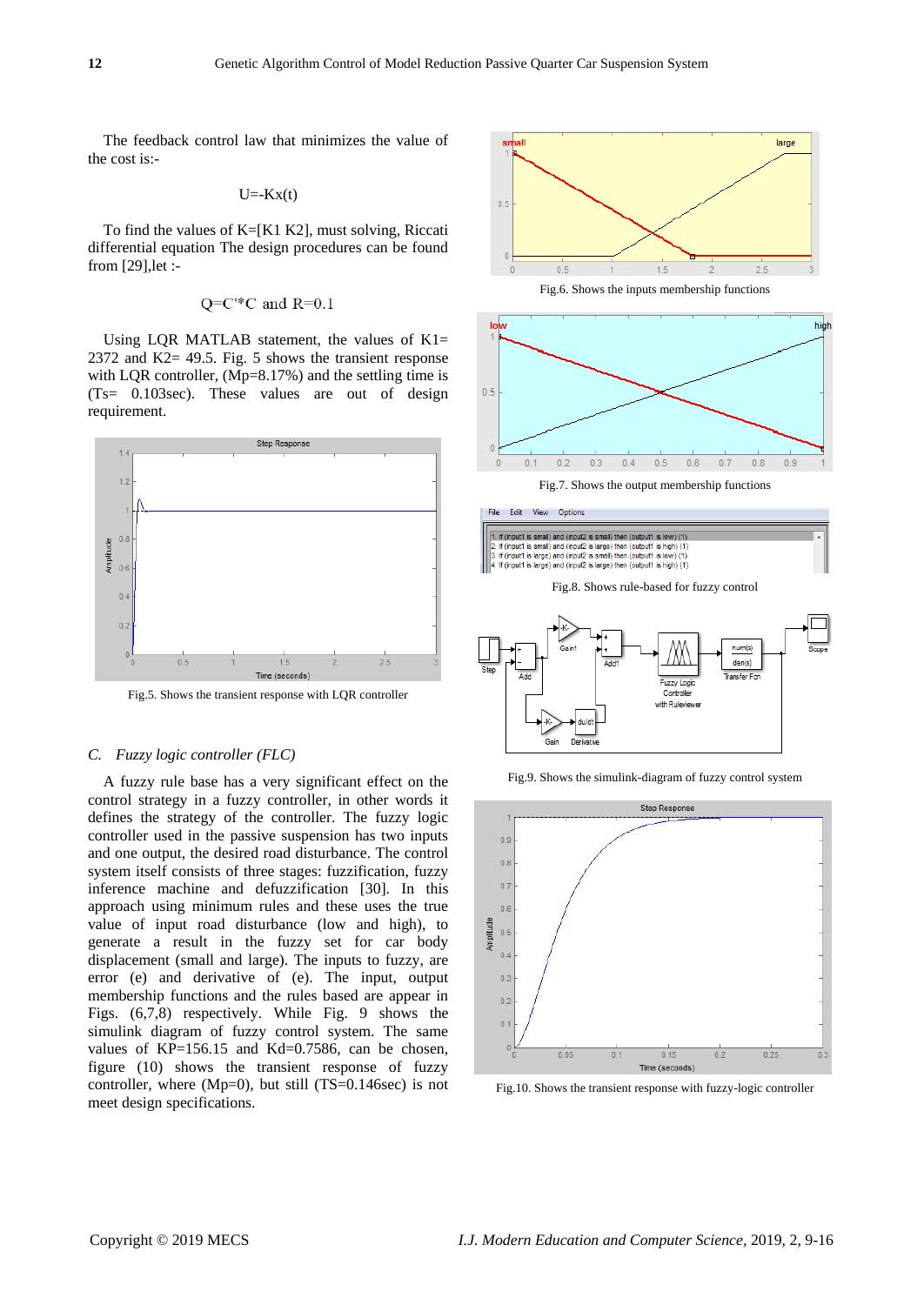## *D. H2 controller Design*

The outline of straight suspension controllers that underline either traveler solace or suspension deflection. The controllers in this area are composed utilizing straight H2 method [31]. As is standard in the H2 system, the execution goals are accomplished by means of limiting weighted transfer function standards.

The standard H2 optimization problem is the problem of choosing the compensator *Ce* in the block diagram of Fig. 11 such that it: -

#### 1. stabilizes the closed-loop system

2. minimizes the H2-norm of the closed-loop system (with w as input and *z* as output).



Fig.11. Shows the H2 control system

Where (G) is the passive Quarter Car Suspension transfer function and must be putted in state-space form, refer to equation (6). Weighting capacities (W1, W2) fill two needs in the H2 system: They permit the immediate examination of various execution destinations with a similar standard, and they take into consideration recurrence data to be joined into the investigation. For more details on H2 control design, refer to [32]. (*W*1 and *W*2) weighting filters that may be used to modify the design, and so that, plays the role of design parameters. This choice of *W*2 reduces the Weight on the input over the frequency band where the disturbances are large. This allows the gain to be large in this frequency band. To do so, find a stabilizing controller *K* that minimizes the H2 norm. Assume the following weights: -

 $W1 = 0.1*(s+1000)/(100*s+1)$ , W2=0.1. The H2 controller was designed by MATLAB statement (H2SYN), the gain controller (K) can be calculated and the transient response after compensation is shown in Fig. 12. The system response is without any overshoot, while Ts=0.434sec is very large, so this method needs more trial and error for choosing the proper values of weighting filters.

## *E. Genetic Algorithm (GA) controllers*

(GA) is type of search algorithm inspired by biology. They are based on the idea of evolution. A (GA) will be used to find the right weights and topology for a given problem. Recently, intelligent based techniques such as

neural network and genetic algorithm have been applied to the passive and active suspension system [33]. In (GA) a populace of irregular genotypes is made and their fitness is assessed. The fitness work is diverse for each test. Here the fitness work is the way of Quarter Car Suspension System gets to the objective.



Fig.12. Shows the transient response with H2 controller

The GAs more than once changes a populace of individual arrangements. At each progression the GAs select individual at arbitrary from the present populace to be guardians and utilization them to create the youngsters for the people to come. Over progressive generation, the populace develops toward an ideal arrangement. Three fundamental steps of GAs [34]:

1-Selection: selects the individuals, called guardians that add to the people to come.

2-Crossover: joins two guardians to frame youngsters for the people to come.

3-Mutation: apply arbitrary changes to singular youngsters.

For the outline of the GA-based PID controller, see Fig.13, initial an underlying populace of the GA is produced by irregular, this contains double strings, where a string speaks to the corresponding, proportional, integral and derivative gains (Kp, Ki, Kd). The target work is required to assess the best PID controller for the framework. A target capacity could be made to discover a PID controller that gives the littlest overshoot, fastest rise time or quickest settling time. In any case, keeping in mind the end goal to join these destinations it is expected to outline a target work that will limit the execution lists of the control framework. Every chromosome in the populace is passed into the target work each one in turn. The chromosome is then assessed and relegated a number to speak to its fitness. The (GA) utilizes the chromosome's fitness value to make another populace comprising of the fittest individuals. The process of optimization is calculated by maximization of the fitness function (F) which is the mean error between the current value of the system output and the desired reference: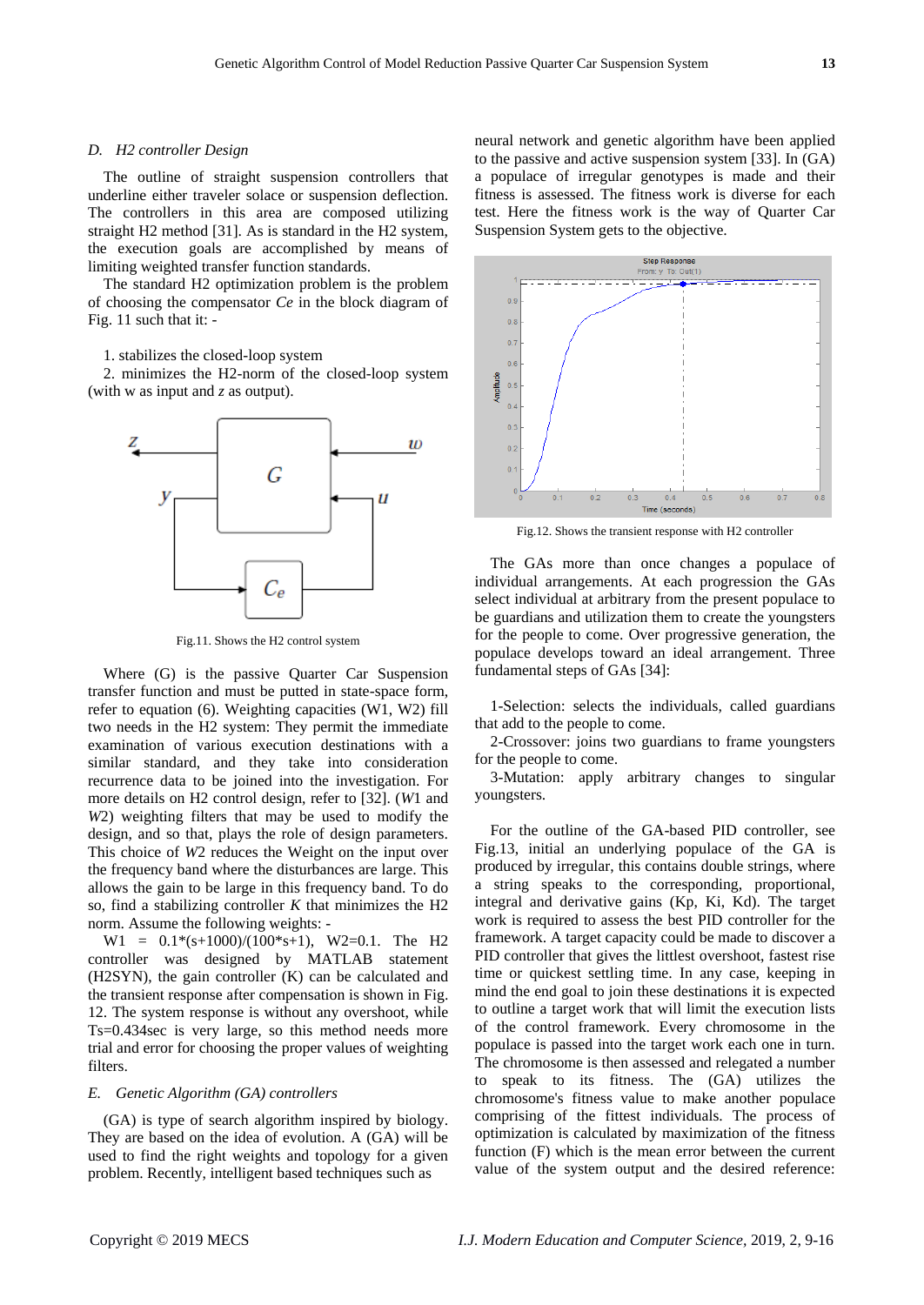$$
MSE = \frac{1}{\tau} \int_{0}^{T} (e(t))^{2} dt
$$
\n
$$
Fitness = \frac{1}{MSE}
$$
\n(7)

In this paper, GA parameters are chosen according to the trial and error method as follows:

Population size=50; Crossover rate= 0.2; Mutation rate=0.01; Maximum generation =120 Roulette wheel selection method is considered with uniform mutation and arithmetic crossover. Fig. 14 shows the response of the Passive Quarter Car Suspension System of PID-GA controller, here all design specifications are satisfied, noovershot, and (Ts=0.011sec). The parameters of the PID are: - Kp = 1599.7678, Ki = 475.7819 and Kd = 7.832.



Fig.13. Shows (GA) based-PID controller



Fig.14. Shows the transient response with (GA) controller

#### IV. RESULTS COMPARISON AND DISCUSSION

The reactions of all gave controllers are contrasted regard with settling time, maximum overshoot, and steady state error, as appeared in Table I. It is seen that GA gives preferred outcomes over different strategies, yet GA requires 51.86 seconds computational time to tune the PID controller. When comparing the proposed method PID-GA, with [9], using (FLC) and by Jin in [35], using parameters optimization, it is clear that the proposed method gives great improvement in design requirements.

Table 1. Comparison between all controllers

| <b>Controller</b><br>types | <b>Settling</b><br>time(sec) | Max.<br>overshot% | <b>Steady-state</b><br>error |
|----------------------------|------------------------------|-------------------|------------------------------|
| <b>PID</b>                 | 0.0132                       | 12%               |                              |
| LQR                        | 0.103                        | 8.17%             |                              |
| <b>FLC</b>                 | 0.146                        |                   |                              |
| H2                         | 0.434                        |                   |                              |
| PID - GA                   | 0.011                        |                   |                              |

#### V. CONCLUSION

The passive suspension framework is an open loop control system. It just plans to accomplish certain condition as it were. The normal for uninvolved suspension are settling and can't be balanced by any mechanical part. Subsequently, the execution of the passive suspension relies upon the street profile. different methods for controlling the system are used some of these (FLC and H2 ) are satisfied one specification max.overshot,but settling time out of design requirement ,(PID and LQR),needs more tuning to improve (MP and TS). PID-GA appears to offer the most satisfied result, where (MP=0%) and (Ts=0.011sec). This basic linear quarter-vehicle system has a few focal points: Due to its straightforward structure and low dynamic order, it offers an instinctive comprehension of the vertical powerful response. In addition, it offers a good reason for controller design. Finally, the reason for this paper is to research the ideal outline of a quarter auto passive suspension framework utilizing a GA optimization calculation, keeping in mind the end goal to limit the applied disturbances and vibrations.

#### ACKNOWLEDGMENT

The author would like to thank Mustansiriyah University (www.uomustansiriyah.edu.iq) Baghdad – Iraq for its support in the present work.

#### **REFERENCES**

- [1] Dowds P. & Dwyer A. O., *Modelling and Control of a Suspension System for Vehicle Applications*, Dublin Institute of Technology. School of Electrical and Electronic Engineering, Vol.3, No.45, 2005.
- [2] Wei G. & Nong Z., *Dynamic Analysis of Vehicles with uncertain arameters*,ICSV, 9-12 July, Vol. 7, Issue 2, 2007.
- [3] Abd El-Nasser S. A. & Ahmed S. A., *PID controller of active suspension system for a Quarter car model,*  International Journal of Advances in Engineering & Technology, Dec., Vol.45, No.6, 2015.
- [4] Senthilkumar M., *PID Controller -Based Active Suspension System for Automobiles, PID Controller*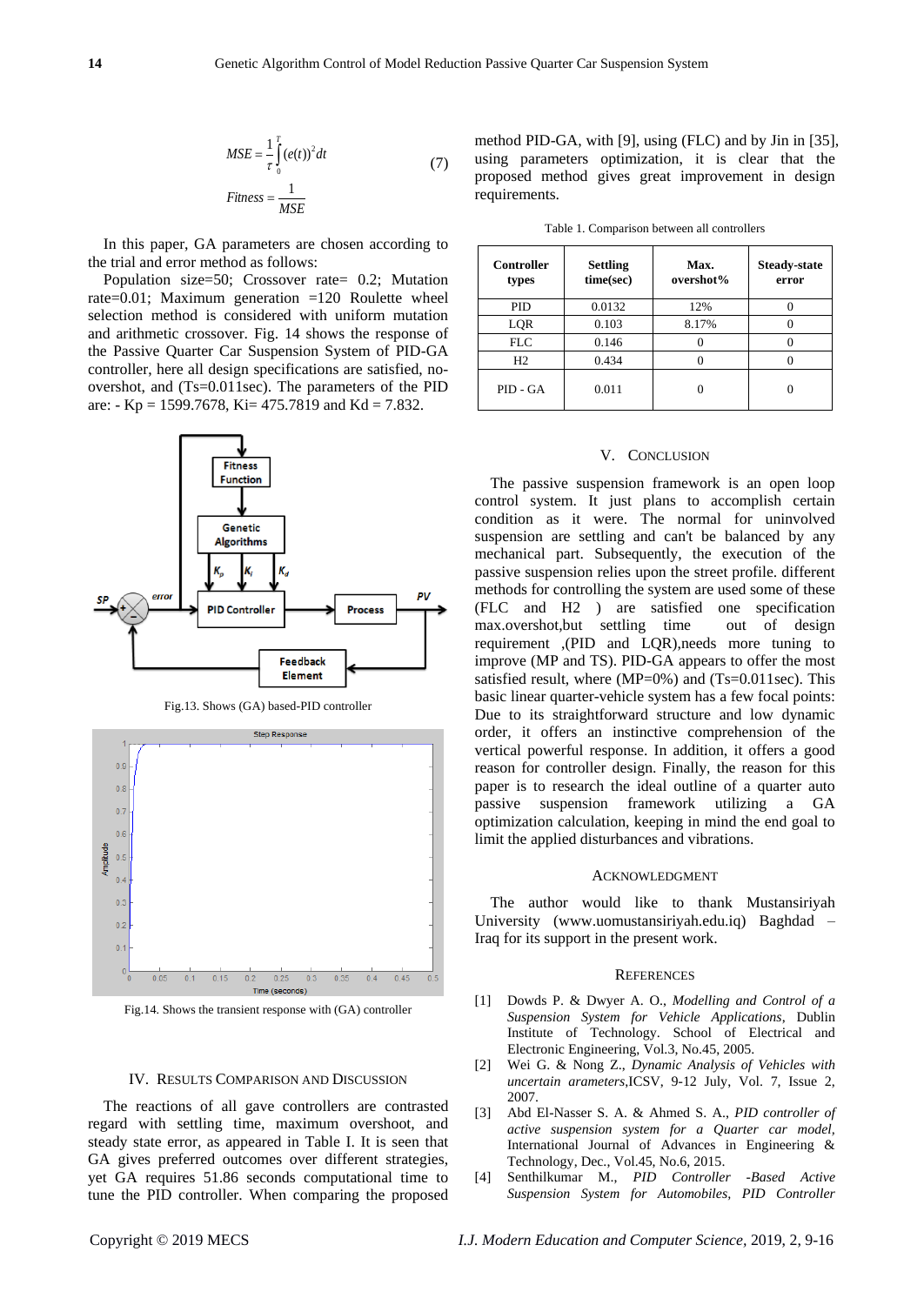*Design Approaches-Theory, Tuning and Application to Frontier Areas*,InTech,March, Vol.3, Issue 8, 2012.

- [5] Goegoes D. N. & Gigih P.,*PID State feedback Controller of a Quarter Car Active Suspension System,* Journal of Basic and Applied Scientific Research Vol. 1, No. 11, 2011.
- [6] Yahaya M. S., & Ghani M. R. A., *LQR Controller for Active Car Suspension*, Proc. On TENCON, Malaysia, Vol. 2, Issue 8, 2000.
- [7] Abdolvahab A., *Simulation and Analysis of Passive and Active Suspension System Using Quarter Car Model for Different Road Profile*, International Journal of Engineering Trends and Technology, Vol. 3, No., 5, 2012.
- [8] Elbab H., Allam E., Hady M. & Abouel-Seoud S., *Performance of Active Suspension with Fuzzy Control*, SAE Technical Paper Vol. 1, No. 2, 2009.
- [9] Changizi N., Rouhani M., & Sheiie N., *Using fuzzy logic to control one quarter-car suspension system*, International Conference on Computer, Mechatronics, Control and Electronic Engineering, Vol. 9, No.1, 2010.
- [10] Elnaz A. & Morteza F., *Observer Design for Active Suspension System U sing Sliding Mode Control* , Proceedings of IEEE Student Conference on Research and Development Putrajaya, Malaysia, Vol. 11, No. 4, 2010.
- [11] Sam Y. M. & Osman J. H. S., *Proportional-Integral Sliding Mode Control of a Quarter Car Active Suspension*, Proc. IEEE TECO, Vol. 9. No.2, 2002.
- [12] Shirdel H., Gatavi E. & Hashemiyan Z.. *Comparison of H∞ and Optimized-LQR Controller in Active Suspension System*, Second Int. Conf. Comput.Intell. Model. Simul.,Vol. 2, Issue 6, Sep., 2010.
- [13] Du H. & Zhang N. ,*H∞ control of active vehicle suspensions with actuator time delay*. J Sound Vib, Vol.13, No.5, 2007.
- [14] Krauze P. & Kasprzyk J., *Neural Network Based LQ Control of a Semiactive Quarter-Car Model*, IEEE proceeding 8th Int. Conf. Methods Model. Autom. Robot., Vol.16, Issue 2, 2013.
- [15] Al-Holou N., Lahdhiri T., Joo D., Weaver J. & Al-Abbas F., *Sliding mode neural network inference fuzzy logic control for active suspension systems*, IEEE Trans. Fuzzy Syst., Vol. 10, No. 2, Apr., 2002.
- [16] Leite J. S. & Peres L. D., *Robust pole location for an active suspension quarter-car mo del through parameter dependent control*, Proc. IEEE lntemational Conf. Control, Vol. 13, Issue 7, Appl., 2002.
- [17] Chen C. & Huang A. C., *daptive sliding control of nonautonomous active suspension systems with time-varying loadings*, J Sound VibVol. 3, No.5, 2005.
- [18] Feng Z. & Mingming D., *Adaptive Neural-Sliding Mode Control of Active Suspension System for Camera Stabilization*, Shock and Vibration, vol.18, No.4, 2015.
- [19] Marzbanrad J., Ahmadi G., Hojjat Y. & Zohoor H., *Optimal active control of vehicle suspension systems including time delay and preview for rough roads*, Journal of Vibration and Control, Vol. 8, No. 9, 2002.
- [20] Marzbanrad J., Hojjat Y., Zohoor H. & Nikravesh S. K., *Optimal preview control design of an active suspension based on a full car model*, Scientia Iranica, Vol.10, Issue 7, 2003.
- [21] Savo D. Andrija T*,Dynamic, Model Reduction: An verview of Available Techniques with Application to Power Systems,Serbian Journal of Electrical Engineering* ,Vol. 9, No. 2, June 2012.
- [22] A.C.Antoulas, Lihong Feng., *Model Reduction by Iterative Error System Approximation*, Mathematical and

Computer Modelling of Dynamical Systems, Vol. 24, No. 2, 2018.

- [23] Zhi, Yong Qiu, Yao Lin Jiang, *Interpolatory Model Order Reduction Method for Second Order Systems*, Asian Journal of Control, Vol. 20, Issue 1, June 2017.
- [24] Yakubu G.1, Adisa A. B**.,** *Simulation and Analysis of Active Damping System for Vibration Control,* American Journal of Engineering Research, Vo. 6, Issue 11, 2017.
- [25] Prabhakar S. & Arunachalam K., *Simulation and analysis of passive suspension system for different road profiles with variable damping and stiffness parameters*, Journal of Chemical and Pharmaceutical Sciences, Special, Vol. 3, Issue 7, 2015.
- [26] Galal A. H., *Car Dynamics using Quarter Model and Passive Suspension, Part VI: Sprung-mass Step Response*, IOSR Journal of Computer Engineering (IOSR-JCE), Vol.17, Issue 2, Ver. 1, Mar – Apr. 2015.
- [27] [Gene F. F.,](https://www.amazon.com/Gene-F.-Franklin/e/B001I9RX98/ref=dp_byline_cont_book_1) [J. David P.](https://www.amazon.com/s/ref=dp_byline_sr_book_2?ie=UTF8&text=J.+David+Powell&search-alias=books&field-author=J.+David+Powell&sort=relevancerank) & [Abbas E. N.,](https://www.amazon.com/s/ref=dp_byline_sr_book_3?ie=UTF8&text=Abbas+Emami-Naeini&search-alias=books&field-author=Abbas+Emami-Naeini&sort=relevancerank) *Feedback Control of Dynamic Systems*, 7th Edition, Pearson company, 2015.
- [28] Mert B. ̧& tug M. P., *Model Reduction by Moment Matching for Linear Switched Systems*, IEEE Transactions on Automatic Control, Vol.4, No.8, 2014.
- [29] K. Dhananjay Rao , *Modeling and Simulation of Quarter Car Semi Active Suspension System Using LQR Controller,* [Proceedings of the 3rd International](https://link.springer.com/book/10.1007/978-3-319-11933-5)  [Conference on Frontiers of Intelligent Computing: Theory](https://link.springer.com/book/10.1007/978-3-319-11933-5)  [and Applications \(FICTA\) ,](https://link.springer.com/book/10.1007/978-3-319-11933-5) Vol. 5, Issue 2, 2014.
- [30] A.lireza Rezaee,, Mazyar Pajohesh*, Suspension System Control with Fuzzy Logic ,* Journal of Communications Technology, Electronics and Computer Science, Vol. 3, Issue 6, 2016.
- [31] [Ahmed S Ali,](https://www.researchgate.net/profile/Ahmed_Ali425?_sg=XxPJauZmhWJY7uEy6H_Cq5X7c-KqBc1wy1hJjoEoTsBTxWrU_sg9K1aJXkTCc4-WGN3b2Qk.4IOIQKJ237jbD5tZri1TBGffax8NboUaQsjeosTbHp571NARkgpzBLjaXBokASffL25sows5Ir9urDOm59ytyA) [Gamal A.Jaber,](https://www.researchgate.net/profile/Gamal_Abdel-Jaber?_sg=XxPJauZmhWJY7uEy6H_Cq5X7c-KqBc1wy1hJjoEoTsBTxWrU_sg9K1aJXkTCc4-WGN3b2Qk.4IOIQKJ237jbD5tZri1TBGffax8NboUaQsjeosTbHp571NARkgpzBLjaXBokASffL25sows5Ir9urDOm59ytyA) [Nouby M Ghazaly,](https://www.researchgate.net/profile/Nouby_Ghazaly?_sg=XxPJauZmhWJY7uEy6H_Cq5X7c-KqBc1wy1hJjoEoTsBTxWrU_sg9K1aJXkTCc4-WGN3b2Qk.4IOIQKJ237jbD5tZri1TBGffax8NboUaQsjeosTbHp571NARkgpzBLjaXBokASffL25sows5Ir9urDOm59ytyA) *H∞ Control of Active Suspension System for a Quarter Car Model,* International Journal of Vehicle Structures and Systems Vol.8, No.1, 2016.
- [32] [L.C.Félix-Herrán,](https://www.sciencedirect.com/science/article/pii/S1665642316300463#!) *[R.A.Ramírez-Mendoza,](https://www.sciencedirect.com/science/article/pii/S1665642316300463#!)* H*<sup>2</sup> control of a one-quarter semi-active ground vehicle suspension*, [Journal of Applied Research and Technology,](https://www.sciencedirect.com/science/journal/16656423) [Vol.](https://www.sciencedirect.com/science/journal/16656423/14/3) 14, [Issue 3,](https://www.sciencedirect.com/science/journal/16656423/14/3) June pp.173-183,2016.
- [33] Joshi G., Review of Genetic Algorithm: *An Optimization Technique*, International Journal of Advanced Research in Computer Science and Software Engineering, Vol. 4, No. 4, April, 2014.
- [34] Jyoti O., Naveen K., *An Improved Genetic Algorithm for PID Parameter Tuning*, Recent Advances in Electrical and Computer Engineering, Vol. 8, Issue 9, 2017.
- [35] Jin L., Yongjun S. and Shaopu Y., Parmeters, *Optimization Of Passive Vehicle Suspension Based On Invariant Points Theory*, International .Journal .on smart sensing and intelligent systems, Vol.6, No. 5, 2013.

#### **Author's Profile**



**Nasir Ahmad Al-Awad** he received B.Sc. degree in control and system engineering from Technological University, Iraq, in 1981, M.Sc. degree in control and instrumentation engineering from Technological University, Iraq, in 1984, He is currently Assist Prof. and the head of

computer engineering department, Al-Mustansiriyah University, Baghdad, Iraq. His research interests include control theory, computer control and computer aided design of control system, e-mail: nasir.awad@uomustansiriyah.edu.iq.